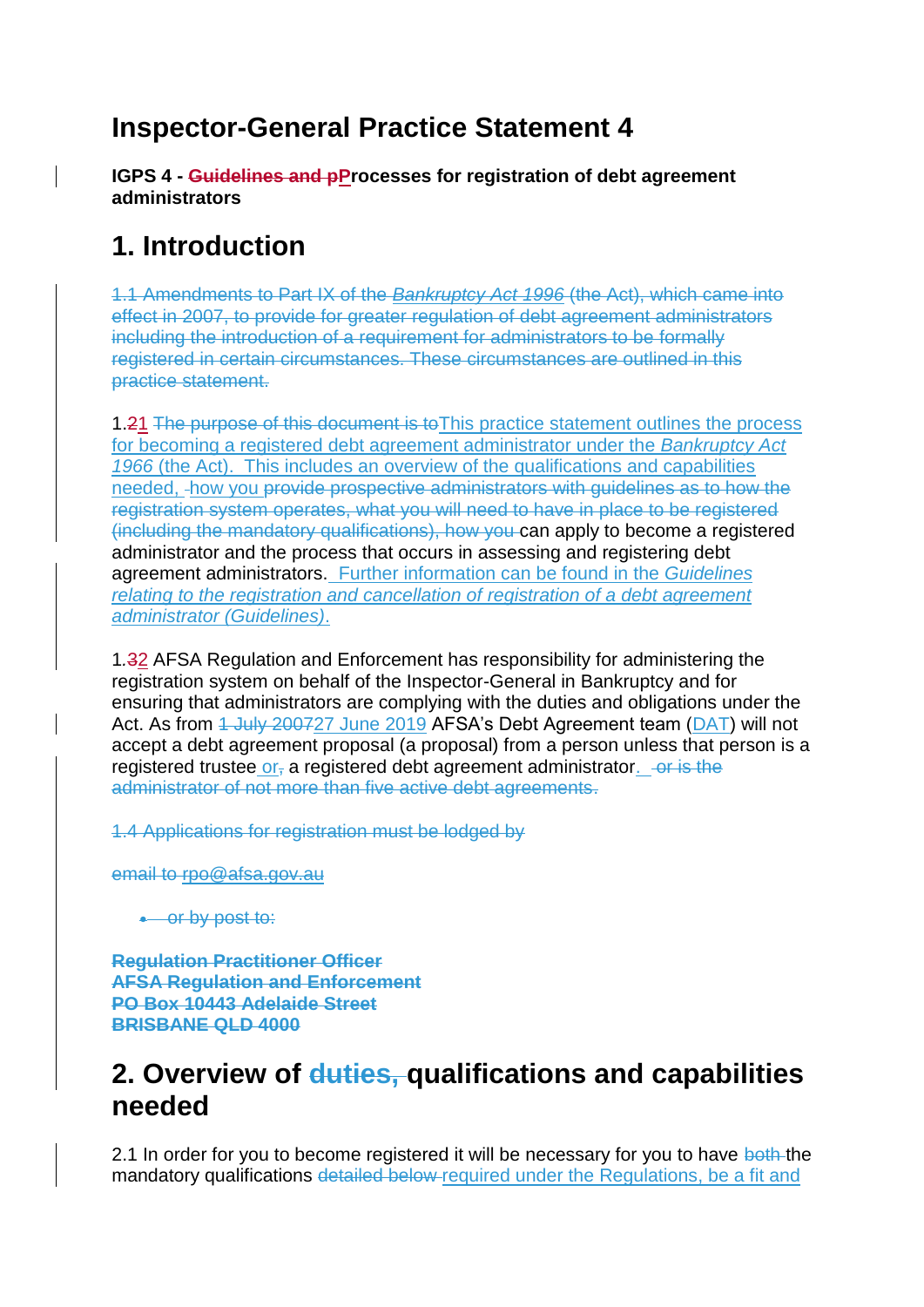proper person as required under the Act and for you to demonstrate that you have the **ability** to immediately satisfactorily perform satisfactorily the duties of a debt agreement administrator and comply with the obligations as set out in the Act.

2.2 As an administrator you will have to certify, at the time the debt agreement proposal is lodged with AFSA's DAtDAT, that:

- you have consented to be the administrator
- the debtor has received the information about alternative means of dealing with financial difficulty as prescribed by the Bankruptcy Regulations
- having regard to the circumstances in existence at the time when the debtor's statement of affairs was signed by the debtor, you have reasonable grounds to believe that the debtor is likely to be able to discharge the obligations created by the agreement as and when they fall due
- you have reasonable grounds to believe that all information required to be set out in the debtor's statement of affairs and proposal statement has been set out and a reasonable basis for believing that the debtor has properly disclosed their affairs to creditors

There may be higher thresholds where a debt agreement administrator lodges a certificate under section 185C(4C)(b) of the Act (i.e. the payment to income ratio has been exceeded). Further information can be found at *IGPD 13 DAA Guidelines to Certification*.

2.3 The lack of capability to properly certify these four matters will be relevant in AFSA Regulation and Enforcement determining whether to register an applicant. Further information on these points outlined in 2.1-2.2 and the detailed duties of an administrator are explained in the Guidelines.

2.4 If a debt agreement proposal is lodged after 27 June 2019, you must specify on the certificate under section 185C(2D) of the Act, any relationship or payments made to a broker who referred the debtor to you and the name and nature of any relationship with a related entity that is also an affected creditor. More details about what is expected follow in these guidelines. The Inspector-General's powers to investigate have also been extended to include these pre-agreement activities of administrators.

# **3. The fit and proper test**

3.1 From 27 June 2019 an additional fit and proper test has been introduced for individual and corporate applicants, and directors of any corporate applicants. The intent of this new requirement is to ensure that only persons of good fame and character who will act with honesty and integrity should be allowed to enter and operate within the personal insolvency sector.

3.2 The evidence to meet the fit and proper test is by way of referees who can confirm your honesty and integrity. The referees may be the same individuals who confirm your knowledge and abilities, but also may be separately provided. The date of the referee reports must be within three months before the date of the application.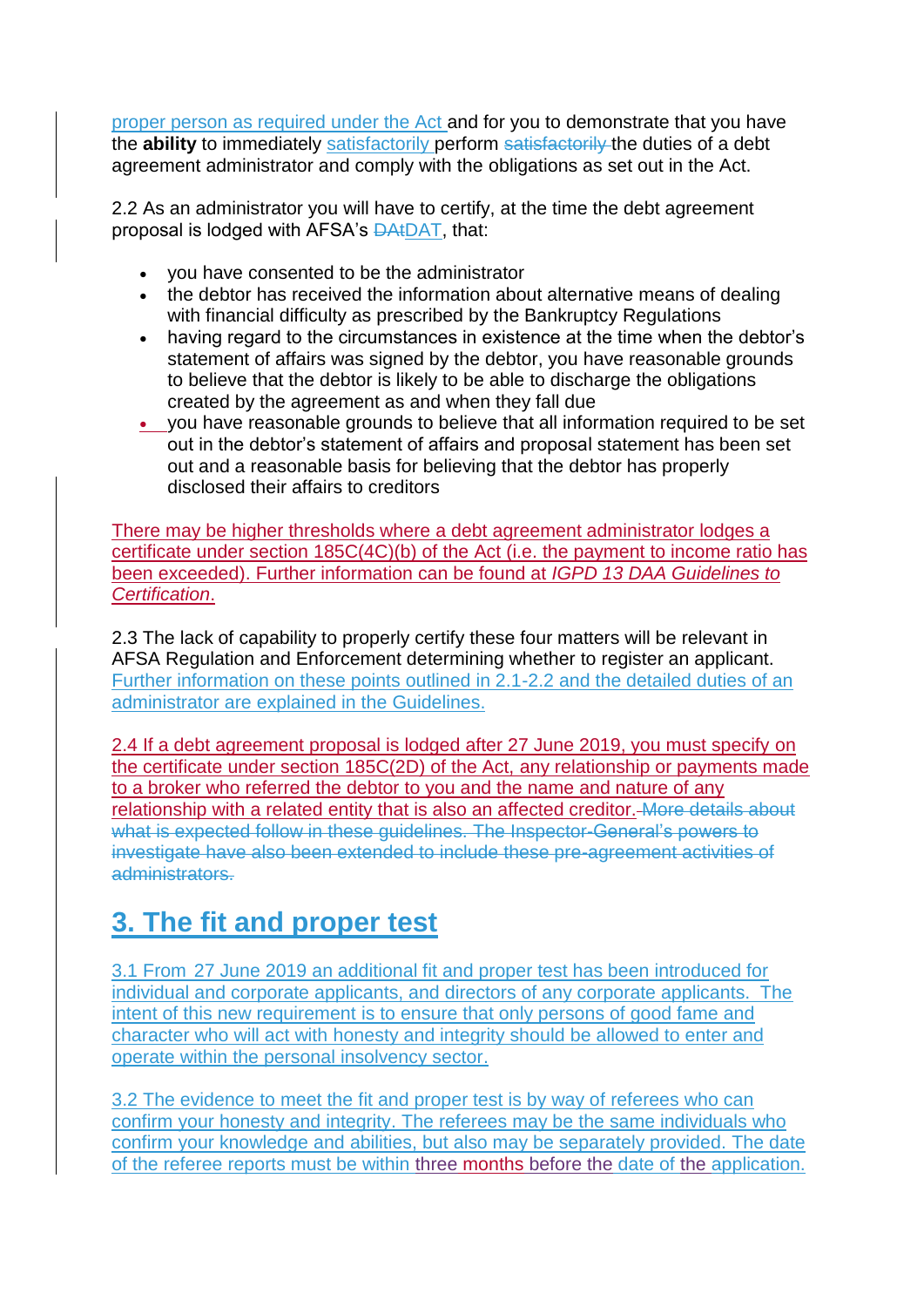The delegate will review the written references and may contact your referees or may require additional references to be provided.

2.4 The duties and obligations required of administrators will include:

- ensuring the certifications provided to AFSA with debt agreement proposals is correct
- **.** dealing with debtors' property in the manner specified in the debt agreements
- responding in a timely manner to reasonable requests from creditors about the progress of individual agreements
- **•** responding in a timely manner to reasonable requests from debtors for information
- **EXERGIVER AT ADDET ensuring creditors are informed about defaults**
- **•** informing AFSA within five working days after the end of agreements
- **•** paying all money received from debtors under agreements to the credit of a single interest-bearing bank account that bears the administrator's name and the words 'Debt Agreement Administration Trust Account'. You must only pay into these accounts money received from debtors under debt agreements
- keeping such accounts, books and records as are necessary to give full and correct accounts of the administration of debt agreements and, if required to do so by the Inspector-General, making those accounts and records available for inspection by the Inspector-General
- when required, answering any enquiries about debt agreements and cooperating with any enquiries or investigations made by the Inspector-General
- if you are to be remunerated, you must maintain a separate record of money received, payments made and the balance of money held in relation to each debt agreement and, at least once every 45 days, reconcile the balance held in the bank account with theses records.

2.5 You also will have obligations to:

- inform AFSA's DAt of the occurrence of certain circumstances detailed in the Act and listed later in these quidelines
- take fees in a particular way as required by law.

2.6 AFSA's DAt will also have the power to reject a proposal if the proposal is not lodged with the within 14 days of the debtor signing the proposal.

2.7 All these are areas that will be examined in determining whether a person should be registered and whether breaches have occurred.

3. Who needs to be registered?

3.1 If you, or the company you act for, intend to act as an administrator after 1 July 2007 you will need to become registered if:

you intend to lodge new debt agreement proposals after 1 July 2007

you, or the company, are already administering more than five active agreements and you are not already registered.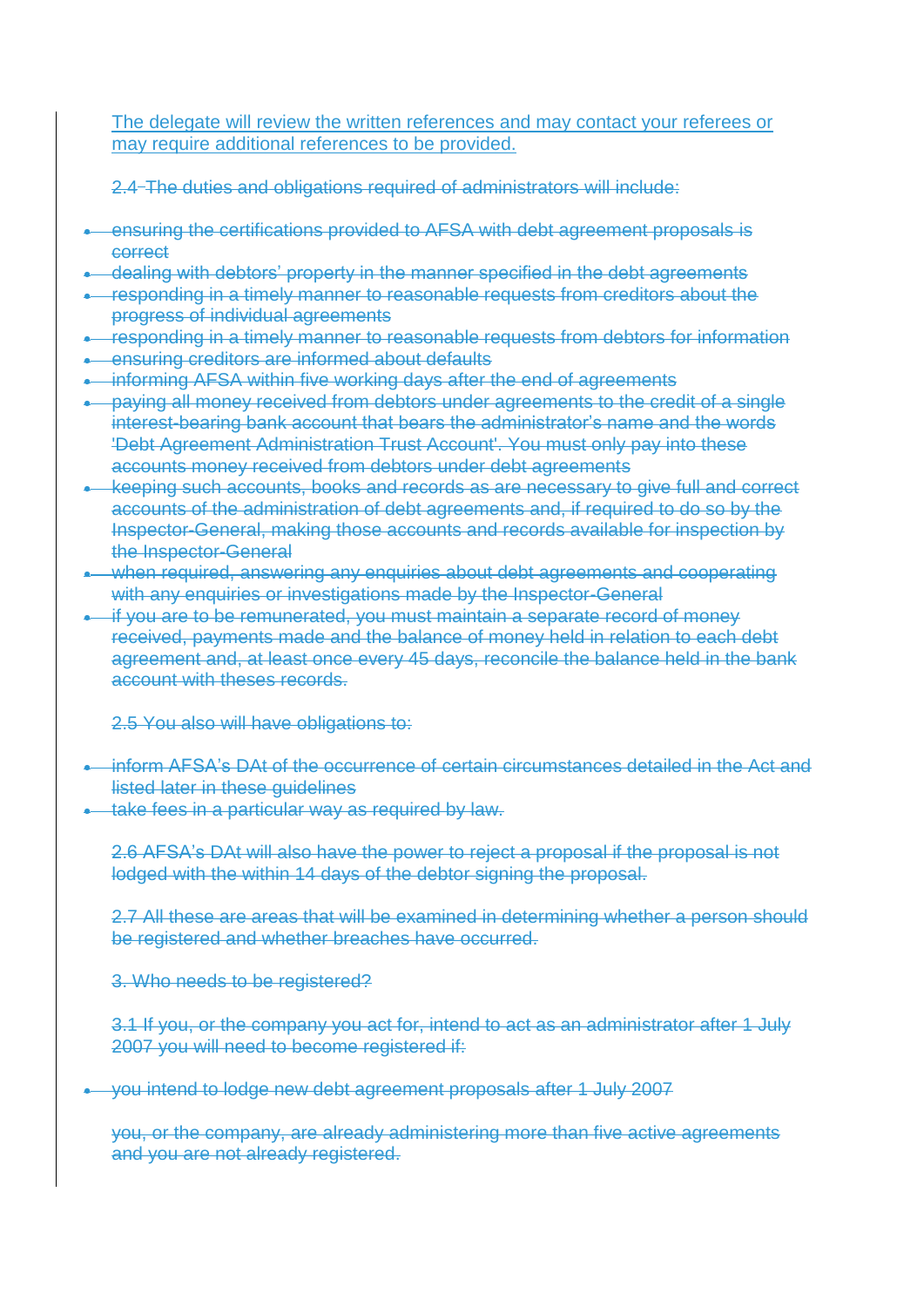3.2 An existing administrator who does not intend to nominate as administrator for agreements proposed after 1 July 2007 will not need to be registered and can continue to administer existing agreements on hand as at 1 July 2007 until these are completed. However, the ineligibility provisions listed later will continue to apply to unregistered administrators and the Inspector-General will be able to declare nonregistered administrators ineligible. This is discussed in more detail later.

3.3 If you are a registered trustee and intend to act as an administrator in your own name, you will not need to become registered as an administrator. You will need to become registered if the named administrator is a company. As a trustee you will be subject to the same duties and obligations as registered administrators. A breach of any of these duties will be a ground under which a registered trustee may lose their registration as a trustee, pursuant to section 155H of the Act.

#### 4. Who can apply?

#### Individuals

4.1 If you are an adult you can be registered as an administrator provided you:

- pass the basic eligibility test
- have the ability (including the knowledge) to satisfactorily perform the duties of an administrator in relation to a debt agreement
- **•** have such qualifications and experience as are prescribed by the regulations.

4.2 You will not pass the basic eligibility test if:

a. you have been an undischarged bankrupt or insolvent under administration, or became a party (as debtor) to a debt agreement or a Part X administration, within the preceding 10 years

b. you have been convicted of an offence involving fraud or dishonesty during the preceding 10 years

c. you are disqualified, under Part 2D.6 of the *Corporations Act 2001*, from managing a corporation

d. your registration as a liquidator under the *Corporations Act 2001* has been cancelled by the Companies Auditors and Liquidators Disciplinary Board during the preceding 10 years

e. at any time during the preceding 10 years, your registration as a trustee under the Act was cancelled for a reason specified in paragraph 155H(1)(a), (b), (e), (f) or (g)

f. during the preceding 10 years, your registration as a debt agreement administrator was cancelled because you contravened a condition that applied in relation to that registration or because you failed to properly carry out the duties of an administrator

g. during the preceding 10 years, a determination was made by the Inspector-General either declaring that you are ineligible or cancelling your registration for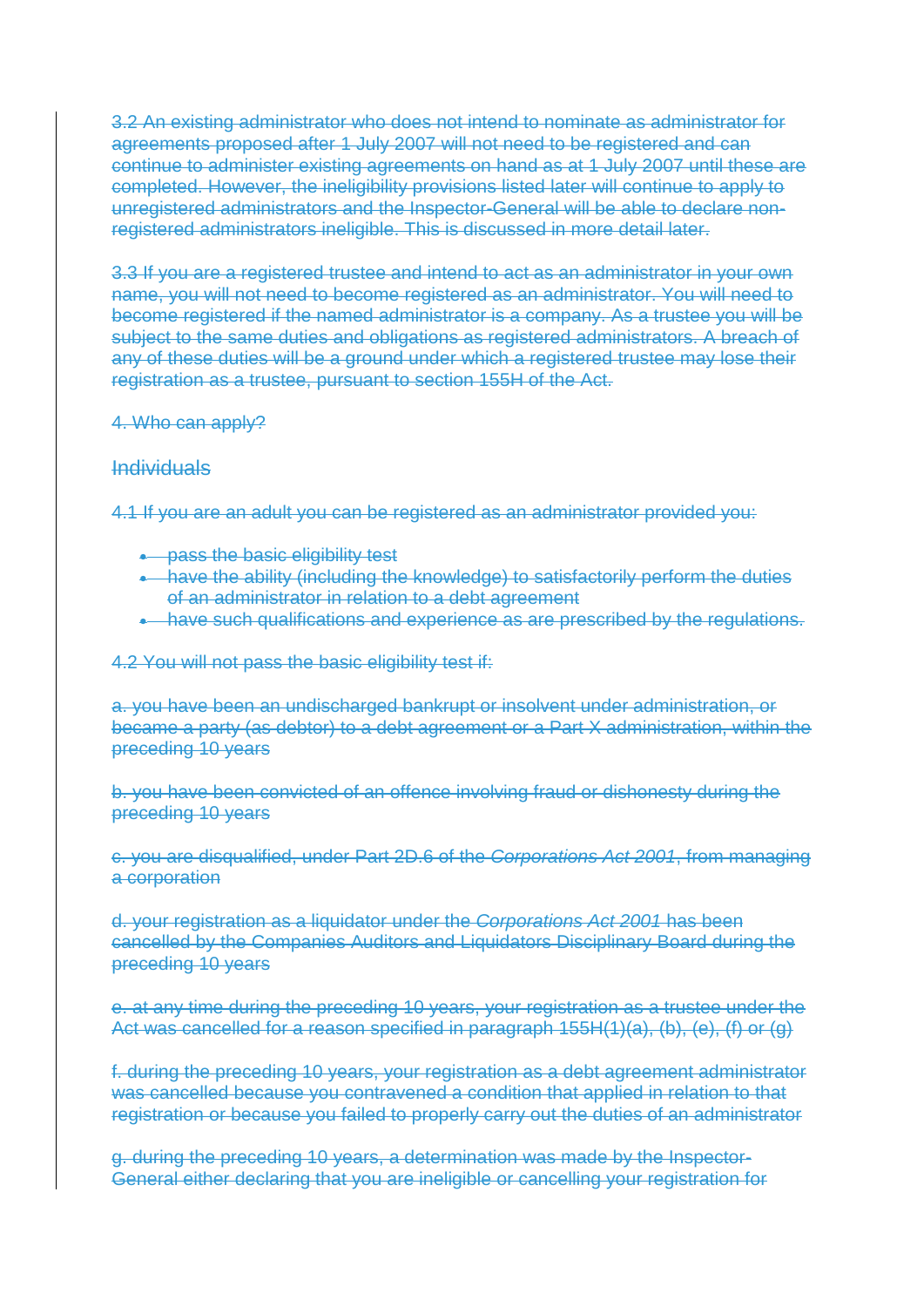failing to properly carry out duties of a debt agreement administrator or cooperate with an inquiry or investigation of the Inspector-General or

h. during the preceding 10 years your registration was cancelled by order of the court.

#### **Companies**

4.3 Companies can be registered as a debt agreement administrator if:

- **the company passes the basic eligibility test**
- . the company has the ability to satisfactorily perform the duties of a debt agreement administrator.

4.4 A company will not pass the basic eligibility test if:

a. during the preceding 10 years, the company was insolvent under external administration

b. during the preceding 10 years, the company was convicted of an offence involving fraud or dishonesty

c. during the preceding 10 years, the company's registration as a debt agreement administrator was cancelled because it contravened a condition that applied in relation to that registration or because it failed to properly carry out the duties of an administrator or was cancelled by the court

d. a director of the company does not pass the basic eligibility test (the basic eligibility test for directors is the same as that applying to individuals applying for registration) or

e. the company was previously declared ineligible for failing to perform its duties as an administrator.

4.5 In addition, it will be a condition of a company's registration that the person(s) with overall management responsibility for the company's debt agreement activities must be either:

a. a registered debt agreement administrator or

b. a registered trustee who has not been declared ineligible to be a debt agreement administrator.

4.6 It is therefore desirable that a company's application to be a registered debt agreement administrator is accompanied or follows the application of the person(s) in the company with overall management responsibility for its debt agreement activities. Application fees will apply for all applications.

4.7 Overall management responsibility in this context means making key decisions about practice and procedure for the company and includes supervision of the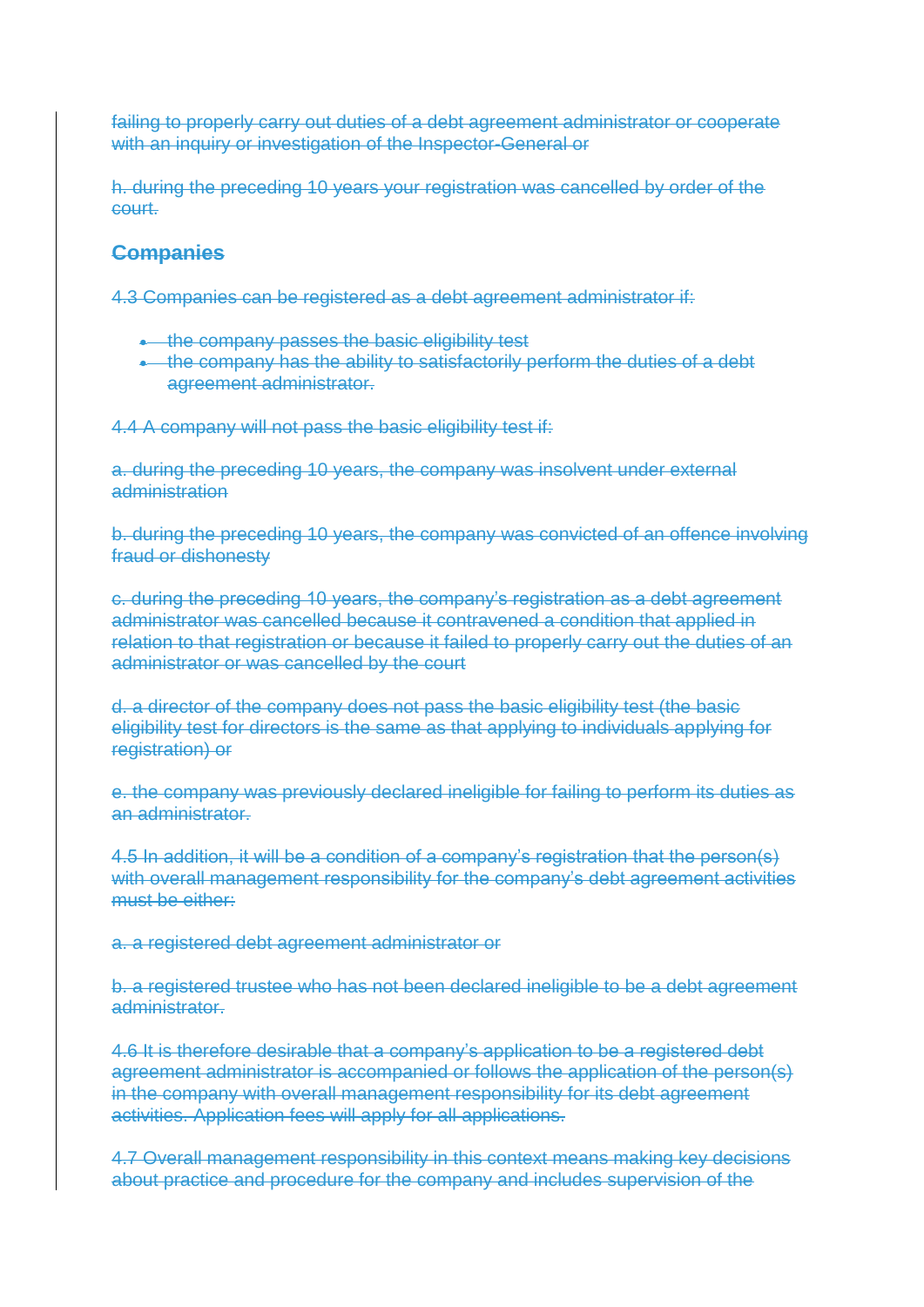business, its employees, agents and brokers, money handling and finances, approving training, and approving implementation of systems and processes. The person with management responsibilities need not be the person who specifically deals with individual debt agreements. If there is more than one person responsible for these activities, all such people will need to be registered. AFSA Regulation and Enforcement will assess who in the company needs to be registered on a case-bycase basis.

4.8 Furthermore, it is advisable that if a company's registered debt agreement administrator with overall management responsibility plans to takes absence from duty for a significant period, AFSA Regulation and Enforcement be notified so there can be confirmation that suitable arrangements have been put in place. If the person ceases in that capacity with the company, the conditions of registration are breached. Given this will prompt cancellation proceedings, the impact is essentially that the company has 28 days to remedy the situation.

### **Partnerships**

4.9 If you are in a partnership and the partnership intends to act as an administrator, it will be necessary for each partner to be separately registered. You would need to then act in your own name as the administrator named on the debt agreement proposal and not in the name of the business or partnership.

4.10 Proposals for agreements to be administered by joint administrators will not be accepted.

## **5. Mandatory qualifications**

5.1 The qualifications prescribed in the regulations are a Certificate IV in Accounting or a higher level of accounting qualification.

5.2 This course is offered by most TAFE institutions and also offered through TAFE distance education programs. Some details are available through the government's training website. It is suggested you contact your local TAFE institution for more details on what is offered. This course takes six months to two years, depending on the hours you choose to do each week.

5.3 A company's registered debt agreement administrator with overall management responsibility for debt agreement activities will also need to obtain the qualification.

### **6. How do I apply to become registered as an administrator?**

### **The form**

6.1 In order to apply to become registered it will be necessary to complete and lodge the approved form with the AFSA Regulation Practitioner Officer.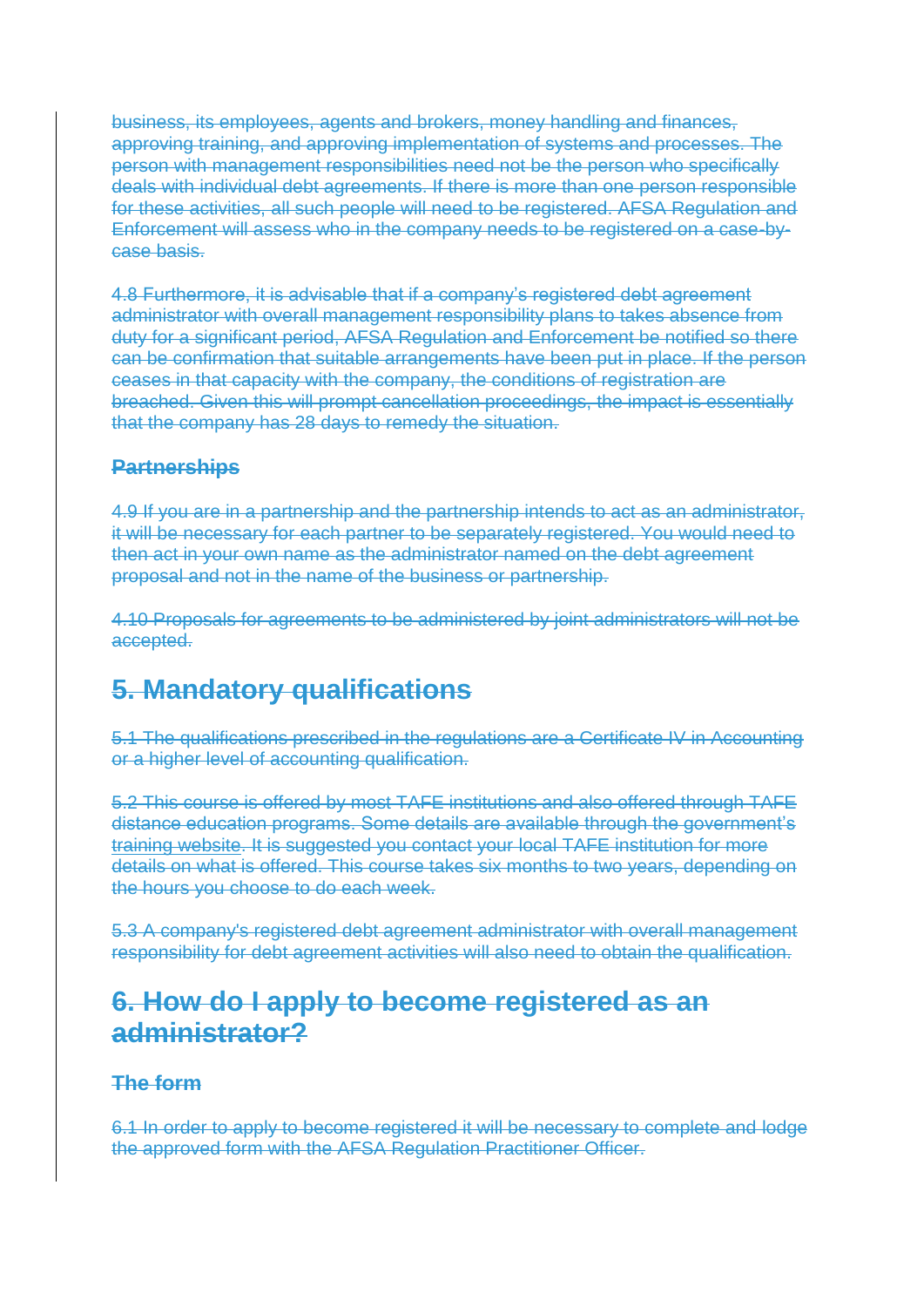- Form 24A Application for Registration as a Debt Agreement Administrator (Individual or Person with Overall Management Responsibility) [PDF]
- Form 24B Application for Registration as a Debt Agreement Administrator (Company) [PDF]

6.2 You will also need to provide certified copies of your qualifications and criminal database check for yourself or company (for company applications) and officers with overall management responsibility for the company's debt agreement activities to become registered.

### **How to lodge your application**

6.3 Applications must be lodged by:

- email at
- or by post at:

**Regulation Practitioner Officer AFSA Regulation and Enforcement PO Box 10443 Adelaide Street BRISBANE QLD 4000**.

6.4 There is an application fee, which can be paid by direct credit but you will need to specifically arrange this through the Regulation Practitioner Officer.

# **47. The assessment process**

74.1 An application for registration must be on the approved form (online form) and submitted with:

- certified copy of qualifications
- certified copy of academic record relating to qualification
- two referee reports attesting to the applicant's business acumen and if known, their current knowledge and ability where the applicant has previously been employed by an RDAA (must be dated within 3 months before the date of application)
- two referee reports attesting to the applicant being a fit and proper person in business, who displays honesty and integrity and is of good fame and character (the referees used may be the same as those attesting to current knowledge and ability)
- a National Police Certificate issued by the Australian Federal Police (AFP), covering the previous 10 year period prior to making the application. This must be dated within the last six months.
- A police check from any country outside Australia where the applicant has resided for at least one year in the last 10 years. This should also be dated within the last six months.
- the prescribed application fee (AFSA should be contacted to arrange payment of this fee)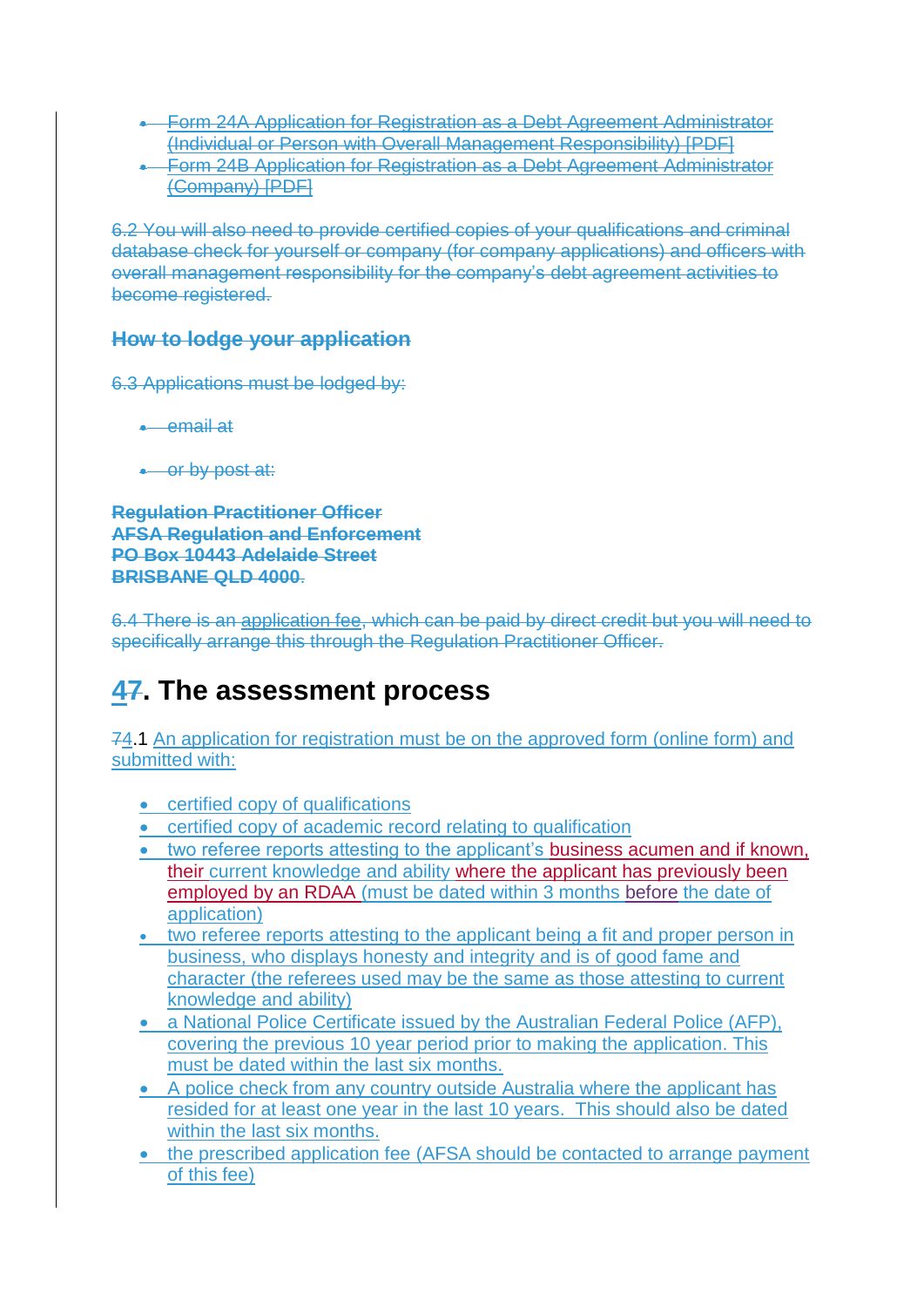4.2 On receipt of your completed application and accompanying fee, ineligibility checks will initially be carried out. If you are found to be ineligible your application will be refused, you will be advised of the basis of the decision and your right of appeal and you may be entitled to a refund of the application fee.

47.32 If the preliminary ineligibility checks have been successfully completed, the application will be assessed by AFSA Regulation and Enforcement as thea delegate of the Inspector-General, to determine whether you should be registered. Once the assessment of abilities and character has commenced, irrespective of whether the delegate decides to register you or refusesnot, you will not be entitled to a refund of the application fee.

74.43 Suitability to become registered will be based on a person's demonstrated capability to perform the duties of a debt agreement administrator immediately upon registration, as previously detailed. The focus of the assessment will therefore be to determine whether you have the required knowledge and abilities together with the appropriate business systems and controls to enable you to carry out the duties of an administrator immediately upon registration, and whether you are a fit and proper person to act as an administrator. With this in mind, whilst the Gguidelines are included in this document provide information regarding the required knowledge and systems it is suggested you contact AFSA Regulation and Enforcement to discuss your intentions and ascertain the level of knowledge and type of systems you will be required to have.

74.54 The assessment will commence with an examination at interview aimed at assessing whether you, or in the case of a company, the person with overall management responsibility, have sufficient relevant knowledge and abilities to undertake the work and properly perform the duties. This will include consideration of prior relevant experience and employment, your response to ethically based questions, and may include referee assessments and a review of references provided. Details of the knowledge requirement and practices follow in the 'Assessment of capabilities' section.

4.6 References will be reviewed by the delegate, both to confirm your experience and skills, but also to confirm that you have the appropriate level of honesty and integrity to act as an administrator. The delegate may contact your referees or may ask for additional referees to be provided.

47.75 Should you demonstrate sufficient knowledge and abilities at interview, and meet the fit and proper test, an on-site inspection by AFSA Regulation and Enforcement of your business will occur to ascertain whether your business systems, controls and practices are sufficient. The delegate's decision on whether to approve the application will be based on both all aspects.

#### **Insurance**

4.8 Prior to approving registration the delegate will also need to be satisfied that the applicant will take out:

(i) adequate and appropriate professional indemnity insurance; and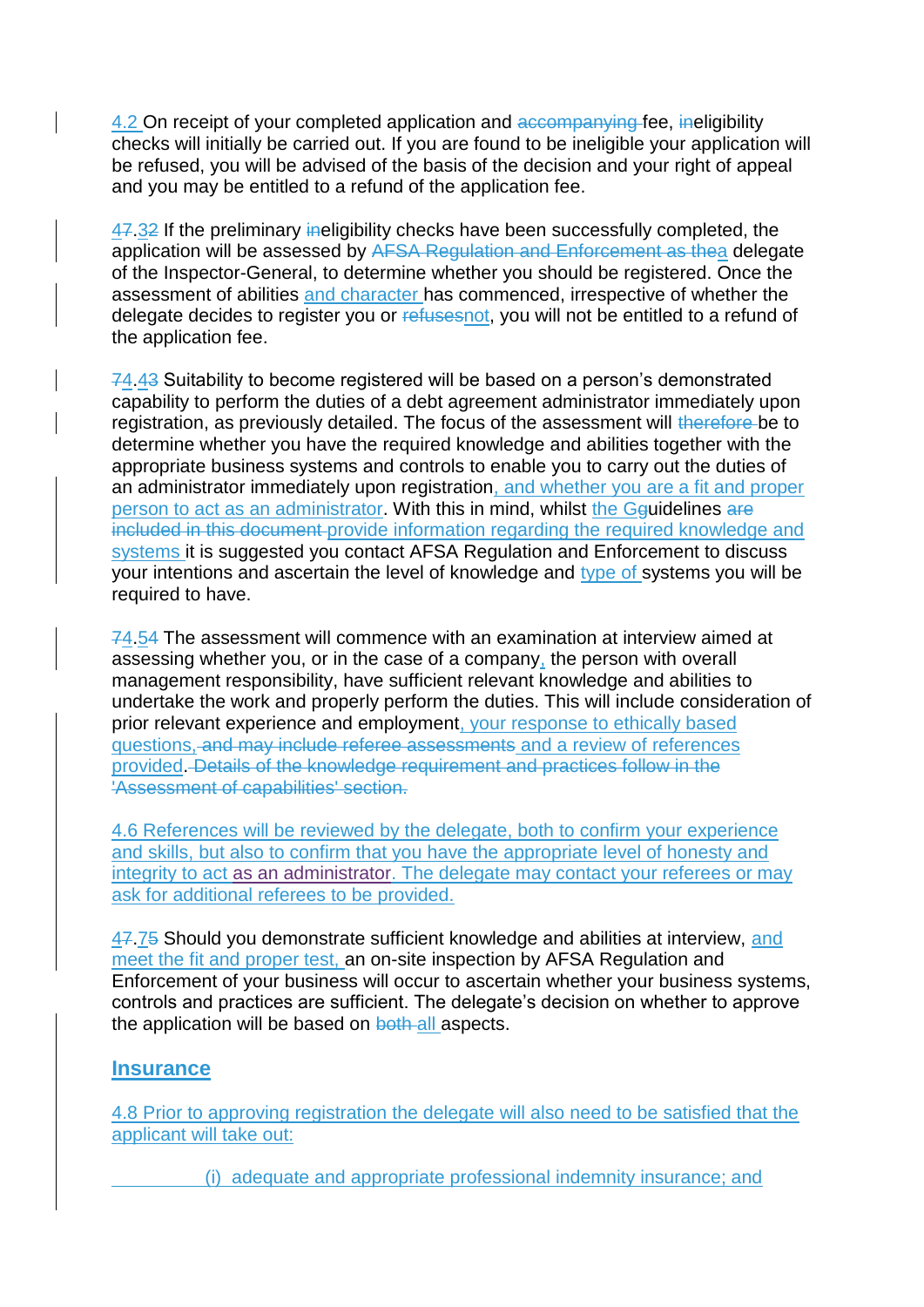(ii) adequate and appropriate fidelity insurance

against the liabilities that the applicant may incur working as a debt agreement administrator.

4.9 The level of professional indemnity insurance to be taken out is expected to comply with the professional standards scheme of the national occupational association to which the administrator belongs. If the administrator does not belong to a national occupational association then a level of insurance equivalent with either of the schemes of Chartered Accountants Australia and New Zealand (CAANZ) or CPA Australia is considered adequate. There is no particular expectation about the level of fidelity insurance except that it be adequate and appropriate for the administrator's circumstances and should at least cover the value of assets held.

#### **Interview**

47.106 As part of the assessment of your application, you will initially be interviewed by one or more delegates of the Inspector-General from AFSA Regulation and Enforcement at one of AFSA's offices. You will be questioned to assess your knowledge across a range of both technical and general business commerce areas. The interview will be an 'open text' style and will include an oral examination to ascertain your level of knowledge. The delegate(s) will also question you on the systems and practices you have in place. You will be provided the questions to be asked 30 minutes prior to the allotted interview time to enable you to prepare responses. The interview should take around one hour.

7.74.11 The area where knowledge is required to be demonstrated, and the type of knowledge, is listed in detail below in the assessment of capabilities section.

7.84.12 To ensure an accurate record is maintained of the responses, the interview will be recorded.

7.94.13 In some instances the delegate(s) may be uncertain from the oral examination as to your level of knowledge in a particular area. In this case, rather than refuse the application at that time, the delegate(s) may wish to check that area of knowledge by asking you to return at a later time to sit a short written examination on that particular area.

7.104.14 In the case of a corporate applicant, each person applying to become the individual with overall management responsibility of the company's debt agreement activities will also need to go through this process. It is therefore desirable that the application by the person with overall management responsibility is made either before or at the same time as the company application.

7.114.15 If there is only one person with overall management responsibility, the two interview processes can, with your permission, be held concurrently.

7.124.16 Should the delegate decide that you have not demonstrated sufficient knowledge or ability at the interview and any subsequent written examination held, the application will be refused. Should this occur, reasons for the refusal and your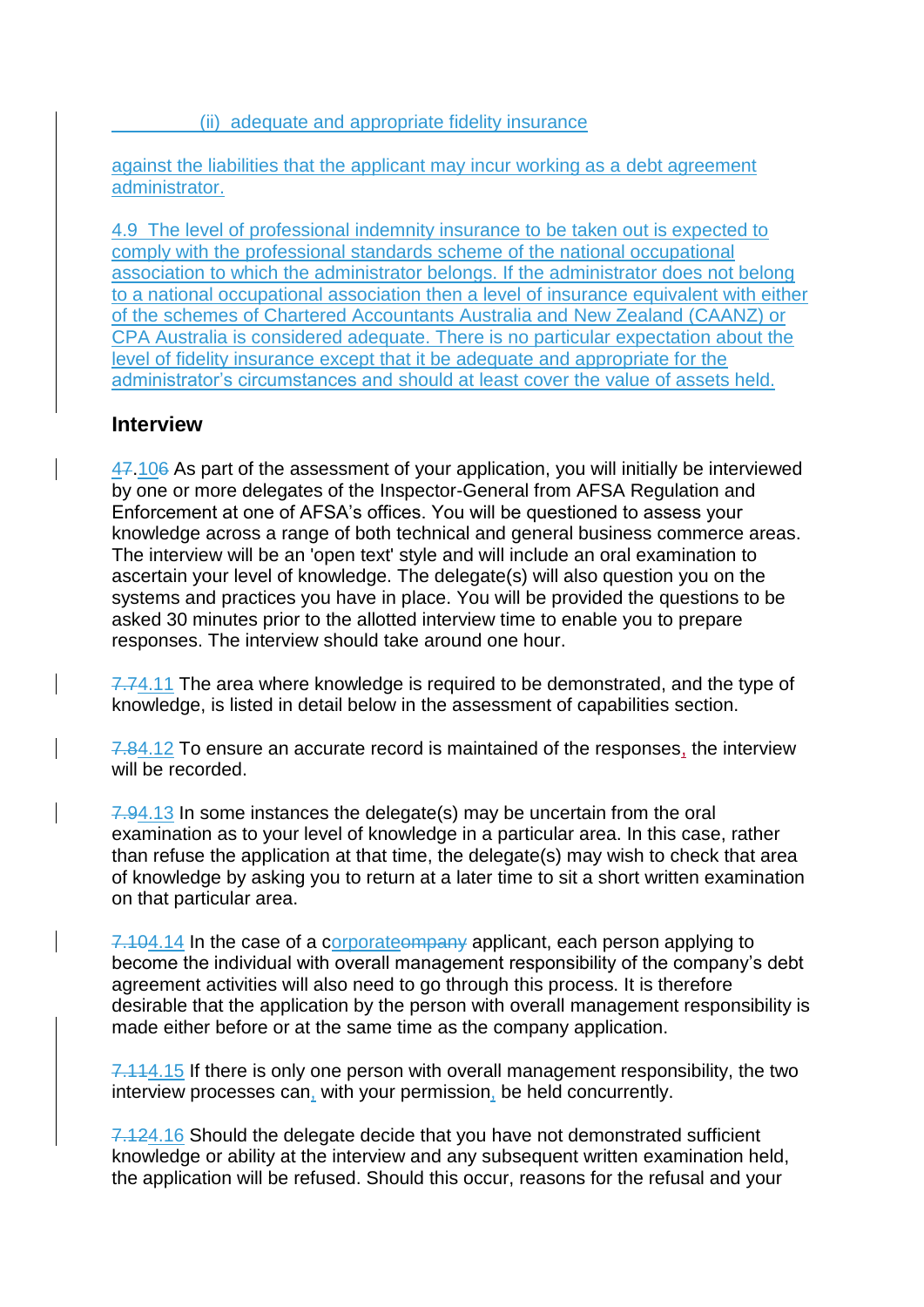right of appeal will be provided to you. Refusal of a company's application does not automatically result in refusal of the separate application of the person with overall management responsibility and that person may wish a further interview to be undertaken in determining their individual application. Refusal of an application does not prevent the company from later reapplying.

### **Referee reports**

4.17 As mentioned earlier, two referee reports are required. Each report provided should contain the following details (or additional reports provided to cover all items):

- the referee's name, address, email address and telephone number
- the referee's occupation
- the period during which, and the circumstances under which, the referee has known the applicant
- the referee's opinion about the following matters:
	- o the applicant's abilities in oral and written communication
	- o if known to the referee, the applicant's knowledge of the powers, duties and functions of a debt agreement administrator
	- o the applicant's knowledge of business matters and his or her ability to successfully conduct business activities
	- o the referee's opinion as to the applicant's honesty and integrity and whether they are of good fame and character
	- $\circ$  whether, in the referee's opinion, the applicant has the skills and ability to carry out the duties of a debt agreement administrator within the meaning of the Bankruptcy Act, and if so, the referee's reasons for supporting the application.

### **Inspection of systems and practices controls**

7.134.18 Once the applicant has successfully completed the oral examination and any subsequent written examination held, the applicant will also need to demonstrate that they have adequate systems and practices controls in the business to perform the work.

7.144.19 This will be assessed by officers of AFSA Regulation and Enforcement who will contact you to arrange a time to visit your place of business. They will examine your business systems, controls and practices including accounting and banking arrangements and report their findings to the delegate. The level of the systems and practices controls you need will depend for example on your business size, structure and location.

7.154.1920 If you intend to utilise agents, employees or brokers to provide some of the services to debtors, this may also include an inspection of the practices involving these parties, including the extent of training, quality assurance, documentation, your relationship with brokers and your ability to influence monitor and supervise the services being provided on your behalf.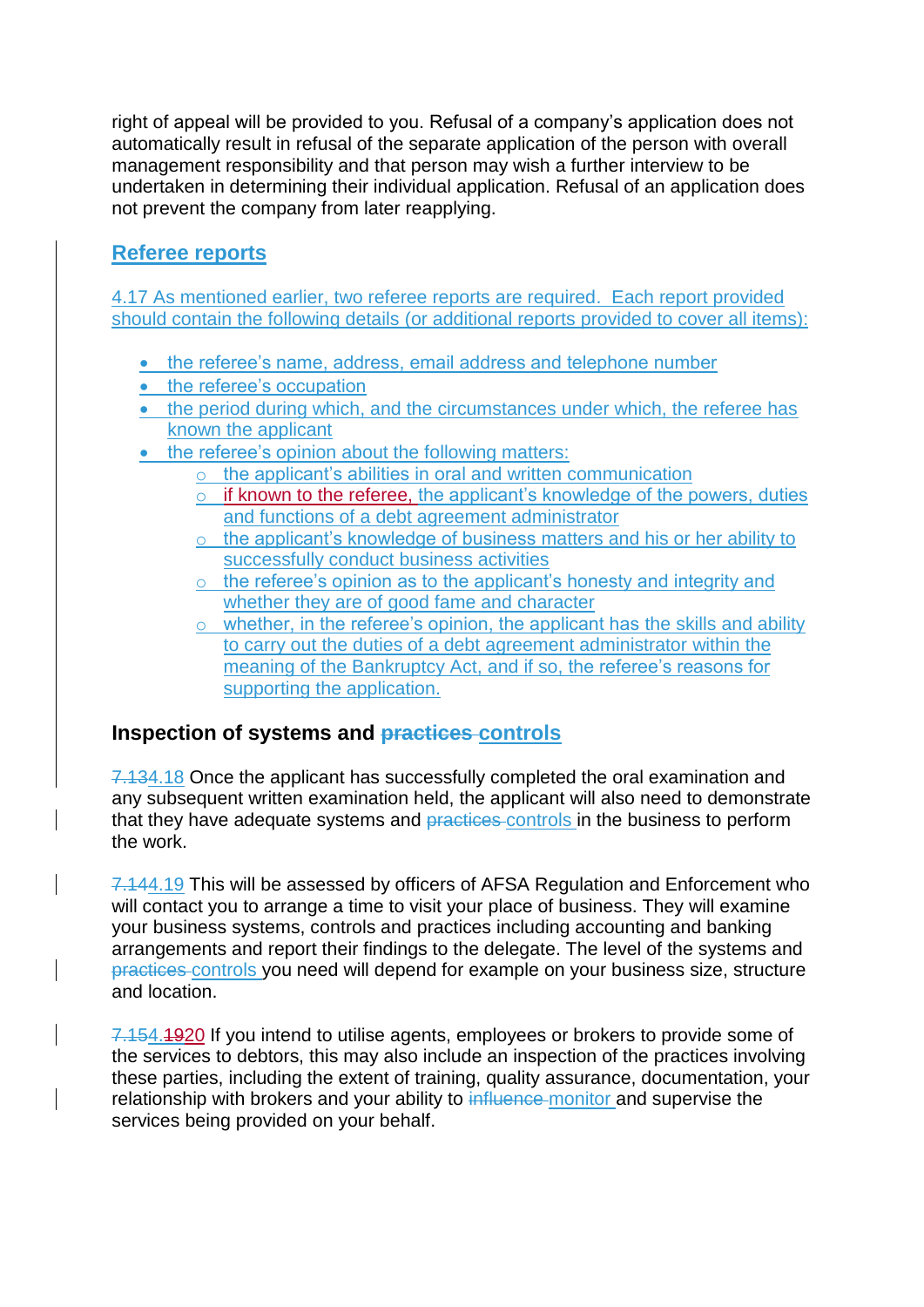7.164.210 AFSA Regulation and Enforcement will provide immediate feedback of any deficiencies identified when undertaking its inspection of the systems and controls and may defer making a decision whilst still keeping within the 4560- day time frame if these are capable of being remedied within that time.

#### **Assessment of capabilities and character(basis on which decision will be made)**

7.174.2212 The delegate's decision will focus on determining whether an administrator has the abilities and knowledge to properly perform the duties required and is a fit and proper person to act as an administrator.. The duties of an administrator and how the delegate will assess the capabilities to perform those duties are outlined in the Guidelines.

4.232 In considering your application for registration, the delegate may refer to information held or made available by a relevant professional body such as the Personal Insolvency Professionals Association (PIPA). Applicants who are current members of PIPA are also advised that the material they provide in their application may be shared by the delegate with the relevant professional bodies in order to seek their views on the applicant. The response provided by those professional bodies may form part of the information the delegate will consider to arrive at their decision on the application.

4.243 In considering your application for registration, the delegate may also refer to publicly available information held or made available by other regulators and external dispute resolution schemes, such as ASIC, Australian Financial Complaints Authority (AFCA) etc. The information made available to record outcomes such as enforceable undertakings or complaint findings may form part of the information the delegate will consider to arrive at their decision on the application.

7.18 It is a fundamental requirement that the debt agreement proposal lodged with AFSA be accompanied by a certificate by the proposed administrator. The three areas required to be certified are:

- 1. you have provided the debtor with information prescribed by the regulations
- 2. you have reasonable grounds to believe that the debtor has made full and true disclosure of their affairs in their statement of affairs and proposal
- 3. having regard to the circumstances in existence at the time when the statement of affairs was signed, you have reasonable grounds for believing that the debtor is likely to be able to discharge the obligations created by the agreement as they fall due.

### **Duties to ensure certificate is correct and properly administer the agreement**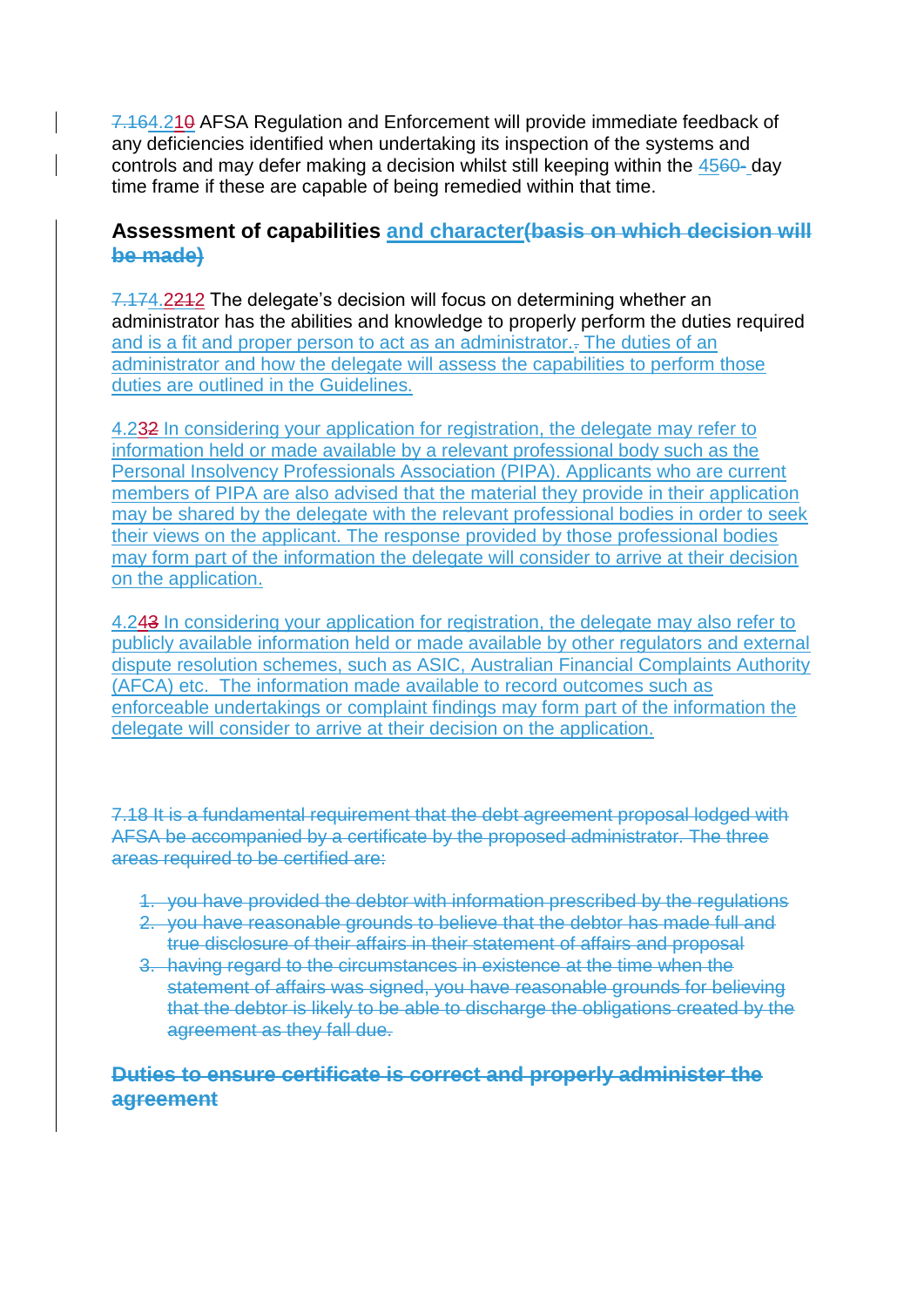7.19 It is a duty of the administrator to ensure the certification is correct. It is a further duty for an administrator to deal with the property in the manner described in the debt agreement.

7.20 When assisting debtors to make informed choices you will need to be capable of providing debtors with information about the options available to them, including but not limited to those contained in the Act. You must therefore be able to understand the general bankruptcy concepts covered by a debtor formulating a proposal and completing a statement of affairs and disclosing income, property and liabilities. It is expected that you will be able to explain to a debtor what the differences are between the various options and the consequences.

7.21 The type of general insolvency and business knowledge that you will therefore be required to demonstrate through the examination and interview process is as follows:

- A basic knowledge of the Bankruptcy Act. In particular you will need to know the options available along with the impact of these on a debtor. This will need to include the bankruptcy, personal insolvency agreement and debt agreement options available under the Act, how people become bankrupt, what is divisible property, bankrupts' and creditors' rights, income contributions, provable and antecedent transactions provisions.
- A detailed knowledge of debt agreement legislation including the duties of an administrator.
- Other financial and banking options available including refinancing, mortgages, informal arrangements and banking industry hardship provisions.
- Knowledge of common business structures such as companies, partnerships, trusts and sole traders, the liability implications arising from these structures, commercial and financial transactions, basic contract law and documents including leases, hire purchase, guarantees, caveats, mortgages and other security.

7.22 To properly certify that you have reasonable grounds to believe that the debtor has made full and true disclosure, the type of knowledge which you will be required to demonstrate through the examination process is as follows:

- **an understanding of what enquiries can be easily made both from the debtor** and other resources to assist you in making this determination. For example, you will be expected to explain what evidence you will require from a debtor concerning income, expenses, liabilities and assets, what simple checks can be undertaken and what evidence you might retain
- an understanding of how you can confidently form your belief and therefore be able to certify with assurance to AFSA's DAt that you have a reasonable basis for believing that the debtor has properly disclosed their affairs. This will include what questions you plan to ask the debtor, what simple enquiries you can make, what evidence can be produced and retained that will assist you regarding income and debt levels.

7.23 To properly certify that you have reasonable grounds for believing that the debtor is likely to be able to discharge the obligations created by the agreement as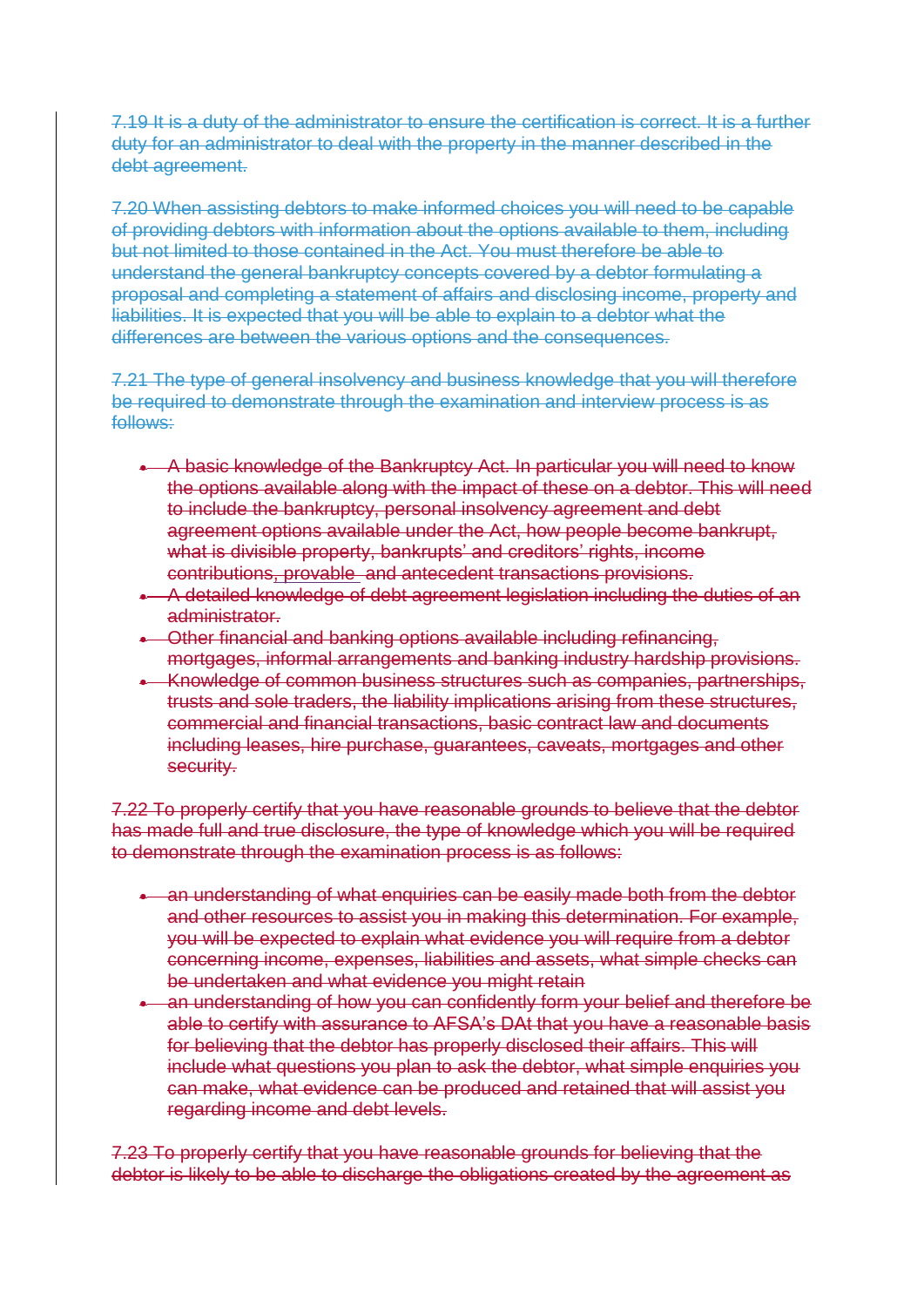they fall due, the knowledge and abilities you will be expected to demonstrate the following knowledge and abilities at interview:

- your ability to discern between financial choices, understanding money and debt, budgeting and planning and recognising and competently informing debtors on life events that affect everyday financial decisions, including events in the general economy
- what budgeting and processes you believe you need in place
- how you plan to assist the debtor to determine what they can afford to pay will also be assessed. For example, do you plan to use supporting systems such as the Australian Bureau of Statistics Expenditure Survey or Household, Income and Labour Dynamics in Australia (HILDA) research to assist determine whether the debtor's disclosed expenses are reasonable?

7.24 During the inspection phase of the assessment, AFSA Regulation and Enforcement examine the systems and controls you have in place in respect to these areas. This will include:

- your budgetary and assessment processes that will enable you to identify the debtor's income and likely expenses during the period of the proposed agreement
- **•** processes that will ensure you are able to explain to the debtor what the obligations are on them and the consequences of failing to meet those obligations.

7.25 AFSA Regulation and Enforcement will examine documented practices and checklists, delegations and, where you are relying on others to assist, how you will properly supervise and train your employees, agents or brokers to competently perform these duties on your behalf.

#### **Duty to respond in a timely manner to reasonable requests from debtors and creditors**

7.26 You will need to demonstrate knowledge of the obligations of an administrator to respond in a timely manner to reasonable requests from creditors about the progress of individual agreements and to respond in a timely manner to reasonable requests from debtors for information.

7.27 Depending on your business operation, you may also need to outline what systems you have in place that will assist you in this regard. For example, how do you ensure that the creditors are able to contact you during business hours, do you have a complaint handling process in place, how do you know of complaints received by your employees and that they are responded to in a timely manner?

### **Ensuring creditors and AFSA are informed about default**

7.28 You have a duty to inform creditors when the debtor is in arrears for a period of three months. There are also termination duties imposed on an administrator requiring you to advise AFSA when the debtor has not made a payment in terms of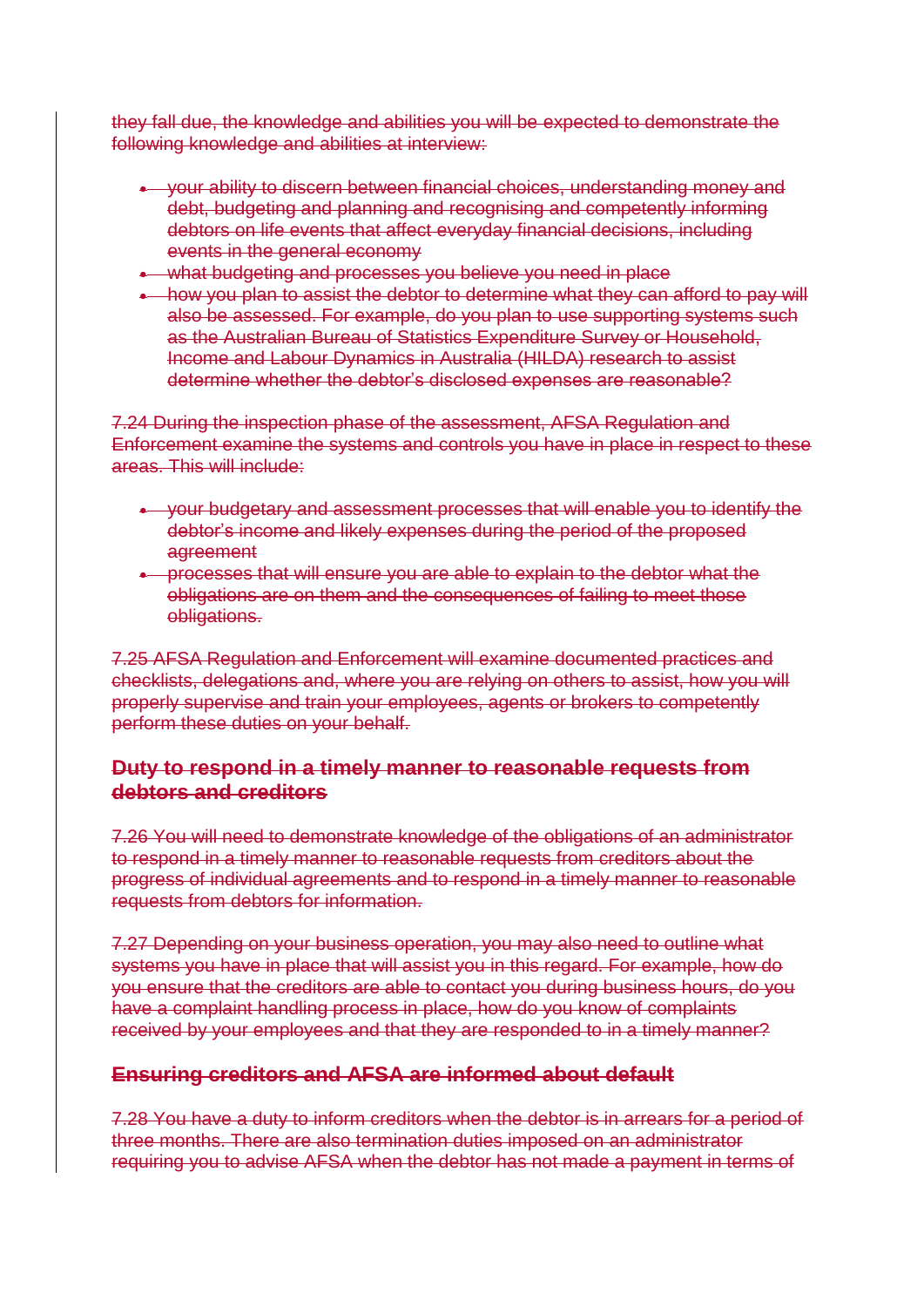the debt agreement for a continuous period of six months and or when the debt agreement is not completed within six months of its due date for completion.

7.29 AFSA Regulation and Enforcement will examine the payment monitoring and reporting systems which will allow you to quickly comply with these duties.

#### **Taking fees and expenses**

7.30 A registered administrator who is entitled to be remunerated is required to express that remuneration as a percentage of the total amount payable by the debtor in respect of provable debts and must take remuneration proportionally over the duration of the agreement. The debtor, when paying those amounts under the agreement in respect of provable debts, must also pay the remuneration due to the administrator.

7.31 An administrator's systems for recovering remuneration will need to be capable of ensuring that only the correct percentage is taken when due. Furthermore, systems need to be put in place to ensure that general overheads are only recovered through remuneration charged and not treated separately as expenses. Levying of overhead costs to specific agreements in addition to remuneration is not permitted. Administrators will therefore need to understand what constitute genuine "out-ofpocket" expenses that, if detailed in the debt agreement proposal and creditors agree, are able to be recovered directly from funds held in trust for an individual agreement as opposed to an overhead recoverable only through remuneration.

7.32 By the general nature of an expense or outlay, an administrator will not know what it is until it is incurred. If expenses incurred in an administration are material, administrators are strongly encouraged to notify creditors and/or submit a variation for their consideration.

7.33 As a general guide, any right to reimbursement for out-of-pocket expenses in a particular administration is limited to actual expenses incurred in respect of that debt agreement and the administrator must be able to show:

a. how it is directly attributable to the debt agreement

b. how the actual expense for a particular matter was calculated.

7.34 Costs not able to be identified as relating to an individual administration and which can only be recovered as a general fixed amount charged across all administrations periodically are considered as remuneration. Such costs are unable to be recovered as out-of-pocket expenses.

### **Handling and properly accounting for money**

7.35 Money received is considered to be held in trust. In general you will need to demonstrate both an understanding of and have proper money handling processes, records and controls in place including data backup and contingency plans, basic bookkeeping knowledge, correct banking processes, the ability to monitor unpresented and stale cheques, the ability to reconcile accounts and interest, the ability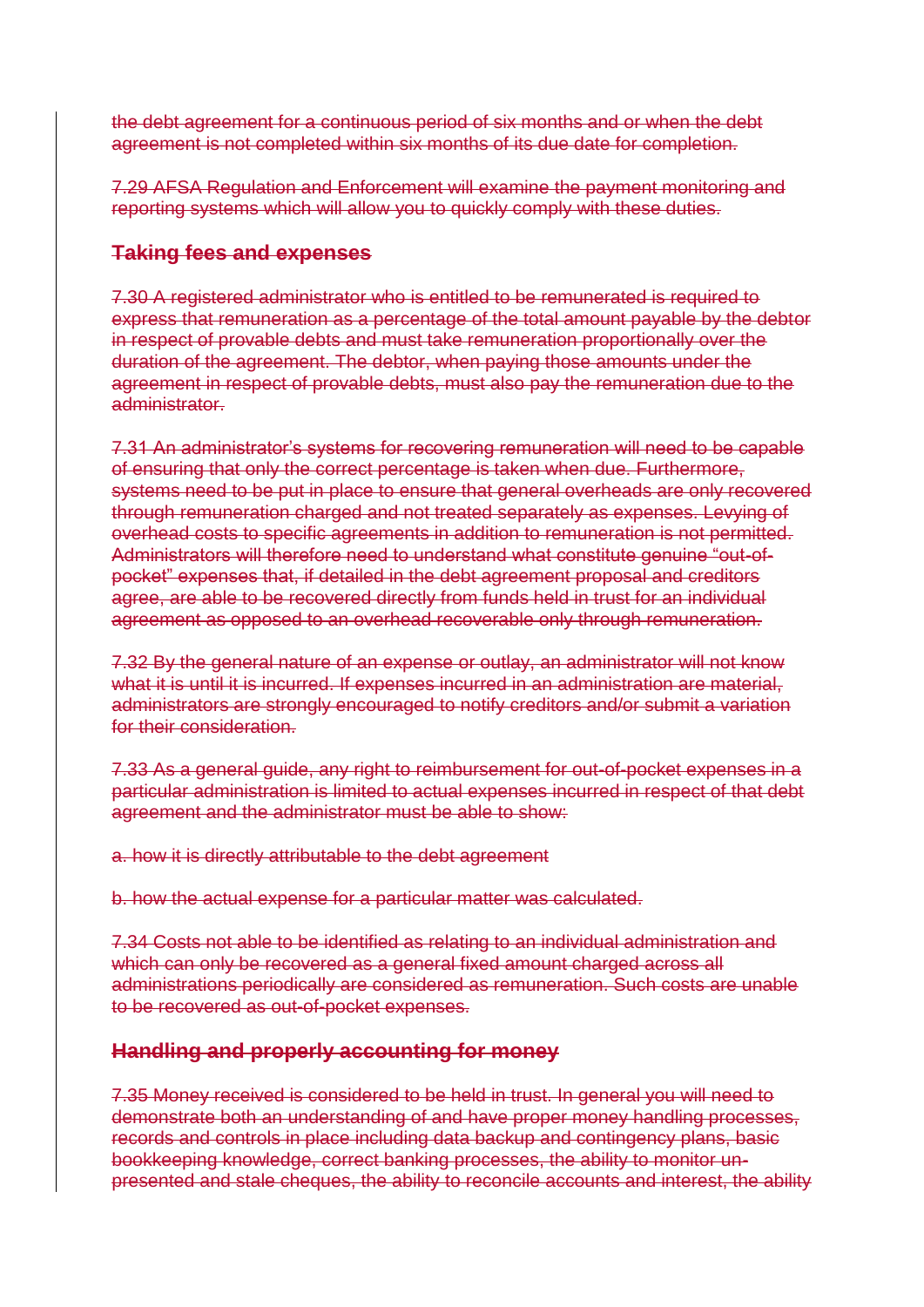to monitor when dividends and fees are due and to calculate and pay dividends and fees accurately.

7.36 Some of the specific elements to be considered are:

- You are required to pay all money received from debtors under agreements to the credit of a single interest-bearing bank account that bears the administrators name and the words 'Debt agreement administration trust account'.
- You must only pay into these accounts money received from debtors under debt agreements.
- You must keep such accounts, books and records as are necessary to give a full and correct account of the administration of the debt agreement and, if required to do so by the Inspector-General, make those accounts and records available for inspection by the Inspector-General.
- . When required, you must answer any enquiries about the debt agreement and cooperate with any enquiry or investigation made by the Inspector-General.
- If you are to be remunerated, you must maintain a separate record of money received, payments made and the balance of money held in relation to each debt agreements and, at least once every 45 days, reconcile the balance held in the bank account with theses records.
- You must account for interest and bank charges.

7.37 The delegate(s) will assess your knowledge in these areas and your systems and practices. You will therefore need to maintain appropriate documentation such as a cash book and ledgers for each debt agreement, and you will need to properly account for receipts (including direct debits) and payments (including cheques) both in the cash book and in a debtor's ledger, to enable you to determine quickly the amounts received and paid out and the balance on hand for each debt agreement. You must also be able to account for interest.

### **Inform AFSA's Debt Agreement team within five days of the end of the agreement**

7.38 You will need to demonstrate that you have a reporting system in place that allows the progress of individual agreements to be monitored so that details of completed agreements can be provided within five working days to AFSA's DAt, both for recording on the National Personal Insolvency Index and to provide the certificate of release to the debtor and discharge the debtor from their debts.

7.39 When notifying AFSA's DAt using the approved form, you will be required to confirm that all money has been received and all creditors paid and provide a final accounting summary of the administration showing the receipts and payments including dividend and fee details.

## **5. How do I apply to become registered as an administrator?**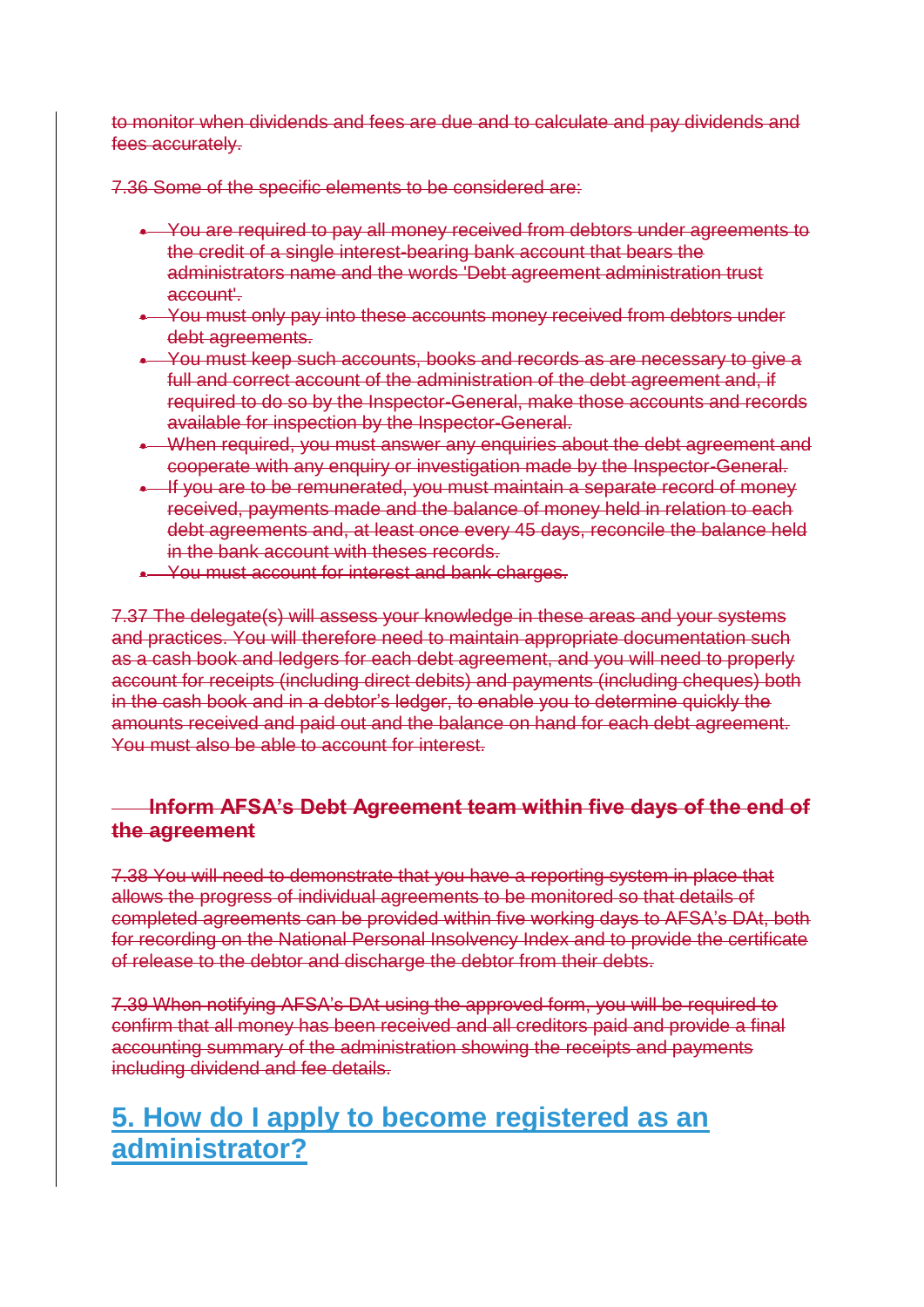### **The form and how to submit**

5.1 In order to apply to become registered it will be necessary to complete and submit the approved online form with AFSA. The form can be found on our website.

- Form 24A Application for Registration as a Debt Agreement Administrator (Individual or Person with Overall Management Responsibility)
- [Form 24B Application for Registration as a Debt Agreement Administrator](file://///vwBNEFP01/node/3201)  [\(Company\)](file://///vwBNEFP01/node/3201)

5.2 You will also need to submit with the form:

- certified copies of your qualifications
- certified copy of academic record
- national criminal database check for yourself or company (for company applications), directors of the company and officers with overall management responsibility for the company's debt agreement activities
- criminal database check from any overseas countries where you have resided for at least one year in the last 10 years
- two references (or more) who can attest to your business acumen, knowledge, skills (where you have previously been employed by an RDAA) and good character.

5.3 There is an [application fee,](file://///vwBNEFP01/node/3421) which can be paid by direct credit but you will need to specifically arrange this through the Regulation and Enforcement division. You can contact our call centre on 1300 364 785 to arrange this.

## **86. How long will it take for my application to be assessed?**

86.1 Your application will be acknowledged within five business seven days of receipt of the completed application. If you are eligible you will be informed of the process that follows within seven dayscontacted to arrange a suitable date and time for an interview. The interview will be arranged for a time convenient to you and you will be informed at least 14 days in advance of the date, time and place of the interview.

8.2 AFSA Regulation and Enforcement aims to carry out the formal assessment, including the interview and inspection, within 60 days of receipt of the application and criminal database extract.

# **79. Notification of result**

79.1 You will be advised of the outcome of the delegate's assessment of the application within within 60 days45 business days of the completed application being receivedafter the date of the interview.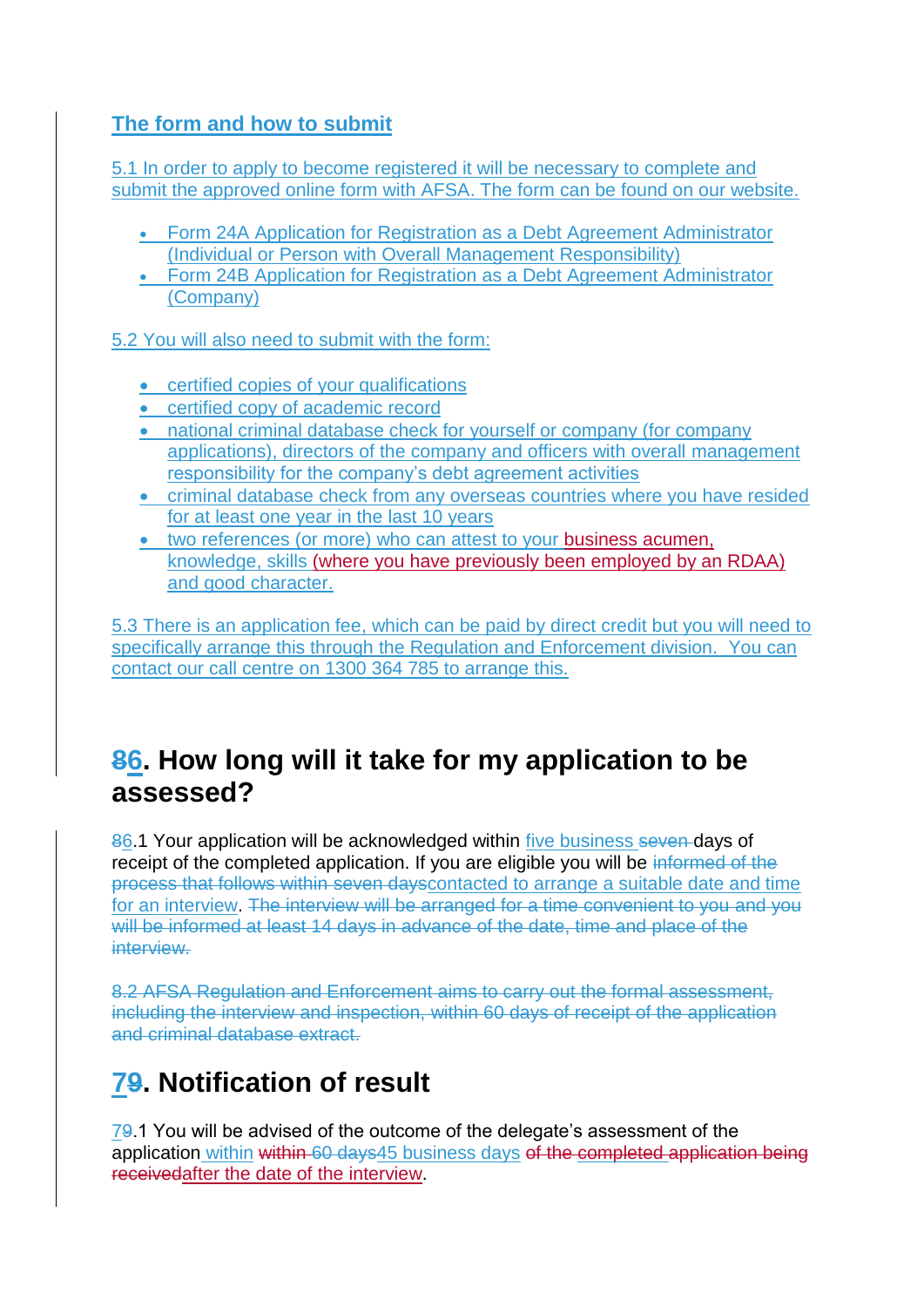79.2 If you are successful, a request will be made for the payment of the registration [fee c](file://///vwBNEFP01/node/3421)overing the first three years of the registration.

79.3 Upon receipt of the registration fee the registration will be recorded on the National Personal Insolvency Index (NPII) on our websiteand commence from the time of recording. For successful applicants whose application has been processed and fee received prior to 1 July 2007, those registrations will take effect on 1 July 2007. A registration certificate will be sent to you. A registration may be issued with conditions imposed.

7.9.4 If you are not successful you will be provided with reasons for the decision and details of your right of appeal to the Administrative Appeals Tribunal (AAT).

7.5 Your registration may have additional conditions imposed by the delegate. For further information on these conditions, please refer to the Guidelines.

# **10. Conditional registration**

 10.1 The decision of the delegate may be to register you or your company with conditions.

10.2 The requisite condition for a company as mentioned previously is that the person with overall management responsibility for debt agreement activities is registered as an administrator.

10.3 Other conditions might include:

- completion of additional studies, for example, the applicant may have substantially completed the minimum course of study but be yet to receive the final results
- installation of further systems, controls and practices within a set time-frame or limiting the number of administrations that can be active because of the naivety of current business systems and controls.

10.4 If the delegate's decision is to register the administrator with conditions, the reasons for the decision will be provided to the applicant and they will be advised of their right of review in the Administrative Review Tribunal.

10.5 Applications can be made in the approved form for removal of conditions. In such an instance a further interview is needed and the delegate will advise of their requirements concerning any further documents. Refusal of such an application is on application reviewable in the AAT.

# **811. Changing circumstances**

844.1 The onus is on each administrator to advise AFSA Regulation and Enforcement of any changes to their business that might impact on their registration. Examples of changes that should be communicated would include (but are not limited to):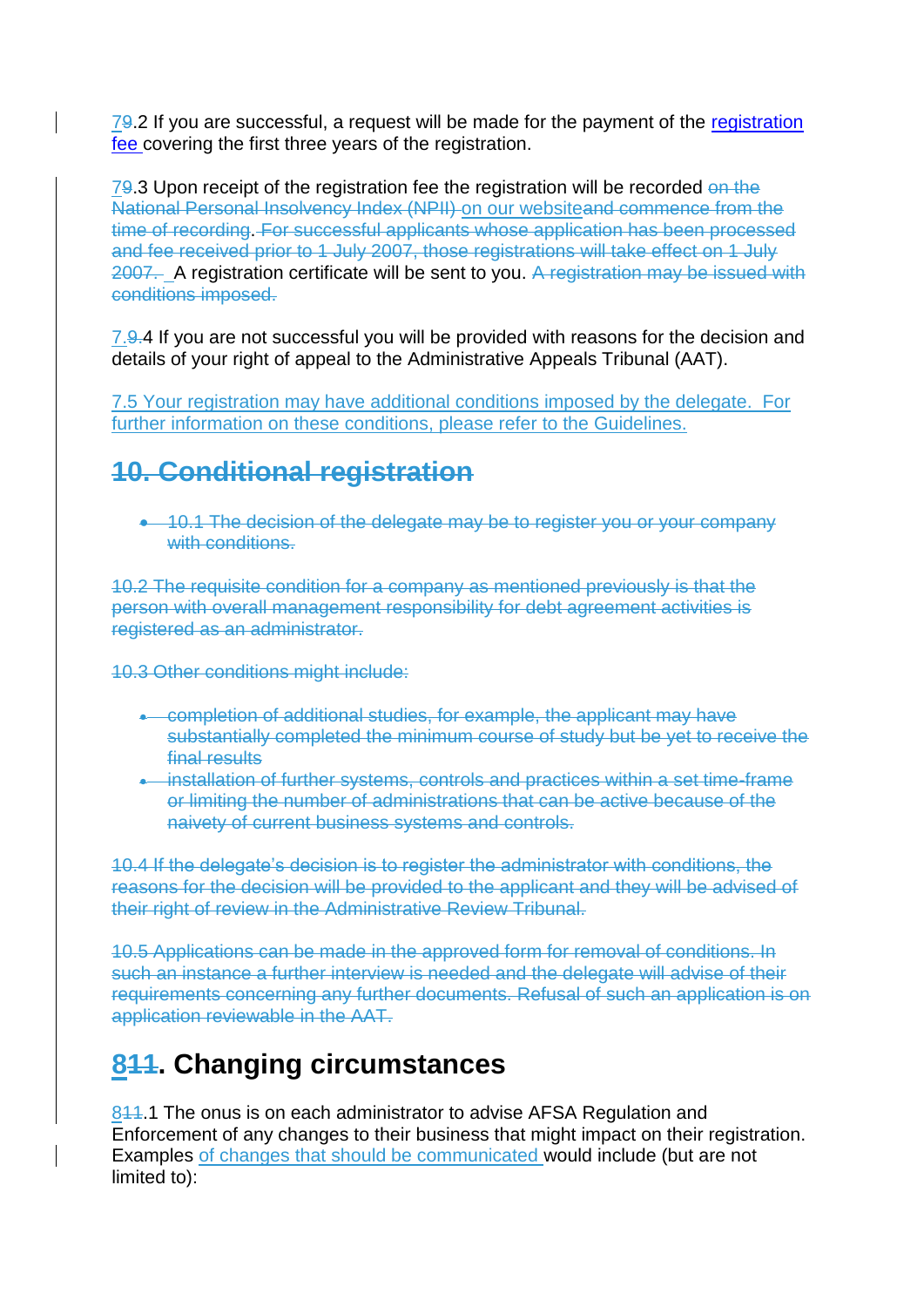- changes of address and contact details
- changes of financial institution
- significant system changes, particularly regarding the accounting package used
- extended absences or likely loss of the registered person in a company with overall management responsibility
- disciplinary or enforcement action taken against individuals or the company by other regulators, professional associations or dispute resolution schemes
- changes in company directors.

# **912. Renewal of registration**

912.1 An administrator You will be registered for three years and can apply to be registered for another three years, as long as your application for renewal is received prior to the end of yourtheir registration. A second application fee is unlikely to apply if the application to be re-registered is made prior to the expiration of registration. Because there will be annual inspections which should have confirmed good practice and revealed any problems, the re-registration process should not be as rigorous as the initial application. The registration fee for a further three-year period will need to be paid prior to renewal.

912.2 The Regulation Practitioner Officer from AFSA Regulation and Enforcement We will endeavour to remind you two months to renew your registration two months prior to the time your registration it is due to lapse**.** 

# **13. Cancellation of registration**

### **Ineligibility after registration leading to involuntary cancellation**

13.1 The basic eligibility test detailed on pages three and four that applies at the time of application will continue to apply during registration. The Inspector-General must cancel the individual's registration as a debt agreement administrator if the Inspector-General is satisfied that the individual no longer passes the basic eligibility test.

13.2 A company must ensure at all times that it has in its employ a qualified individual who has overall management responsibility for the company's debt agreement activities, as this will be a condition of the company's registration. The basic eligibility test will also apply to these individuals who are required to be registered and, if they become ineligible, they will automatically lose their registration. As this is a condition of the company's registration, this will prompt the commencement of the involuntary cancellation process described below.

13.3 If a director becomes ineligible, any company of which the person is a director is also ineligible to act as an administrator and the registration must be cancelled.

**Back to top**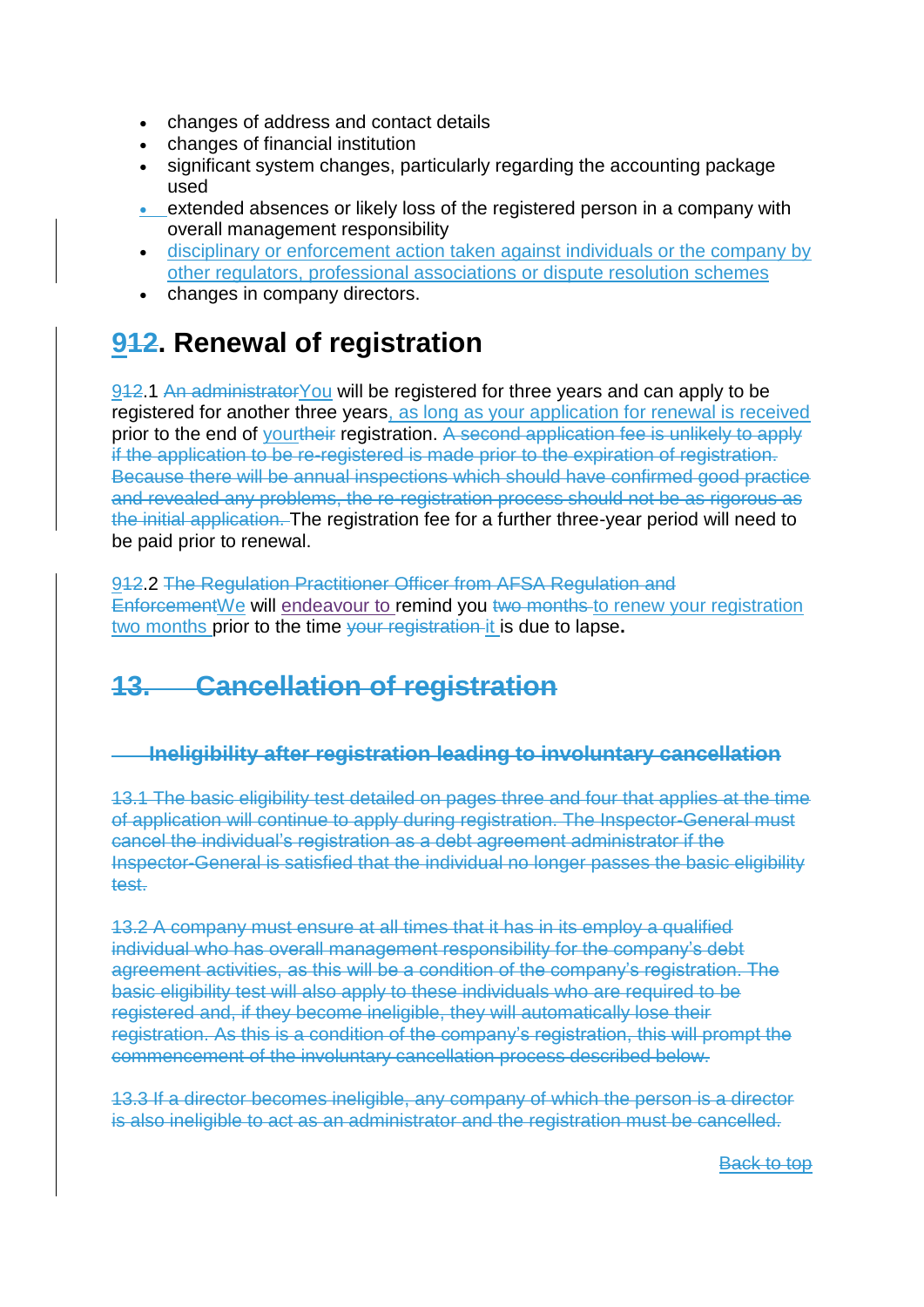#### **Involuntary cancellation and ineligibility for other reasons**

13.4 The Inspector-General may ask for a written explanation why an administrator should continue to be registered as a debt agreement administrator, if the Inspector-General has reasonable grounds to believe that the administrator:

a. no longer has the ability (including the knowledge) to satisfactorily perform the duties of an administrator in relation to a debt agreement

b. has failed to properly carry out the duties of an administrator in relation to a debt agreement

c. no longer has the qualifications or experience prescribed by the regulations, or

d. has contravened a condition of registration.

13.5 Such action may follow the determination of breaches and deficiencies in practices either during AFSA Regulation and Enforcement's annual inspection or through the investigation of complaints. When considering whether a registration should be cancelled and in determining whether a person should be declared ineligible, the matters that the delegate(s) of the Inspector-General might consider will include:

a. the importance of the duty that has not been complied with or the breach of the Act

b. the seriousness of the effect of a failure to comply, including the impact the failure to comply has

c. an administrator's performance history including whether previous failures to comply with the Act or undertake the duties have been raised.

13.6 Usually an administrator will be given the opportunity to rectify a simple problem area. However, if the issue is serious or has not been rectified, the delegate(s) of the Inspector-General from AFSA Regulation and Enforcement will issue a formal notice of that determination to the administrator. The administrator then has 28 days to explain or show cause why their registration should not be cancelled. The final decision as to whether the registration should be cancelled will be made by the Inspector-General's delegate upon review of the response from the administrator.

13.7 Should the individual with overall management responsibility resign from his/her employment with the registered company administrator, the onus is on both the individual and the company to notify the Inspector-General as soon as possible. If a company continues to conduct debt agreement activities without a registered debt agreement administrator with overall management responsibility, the Inspector-General may seek an explanation as to why the company should remain registered.

13.8 The Inspector-General may also ask a non-registered administrator to give a written explanation why they should continue to be eligible to act as an administrator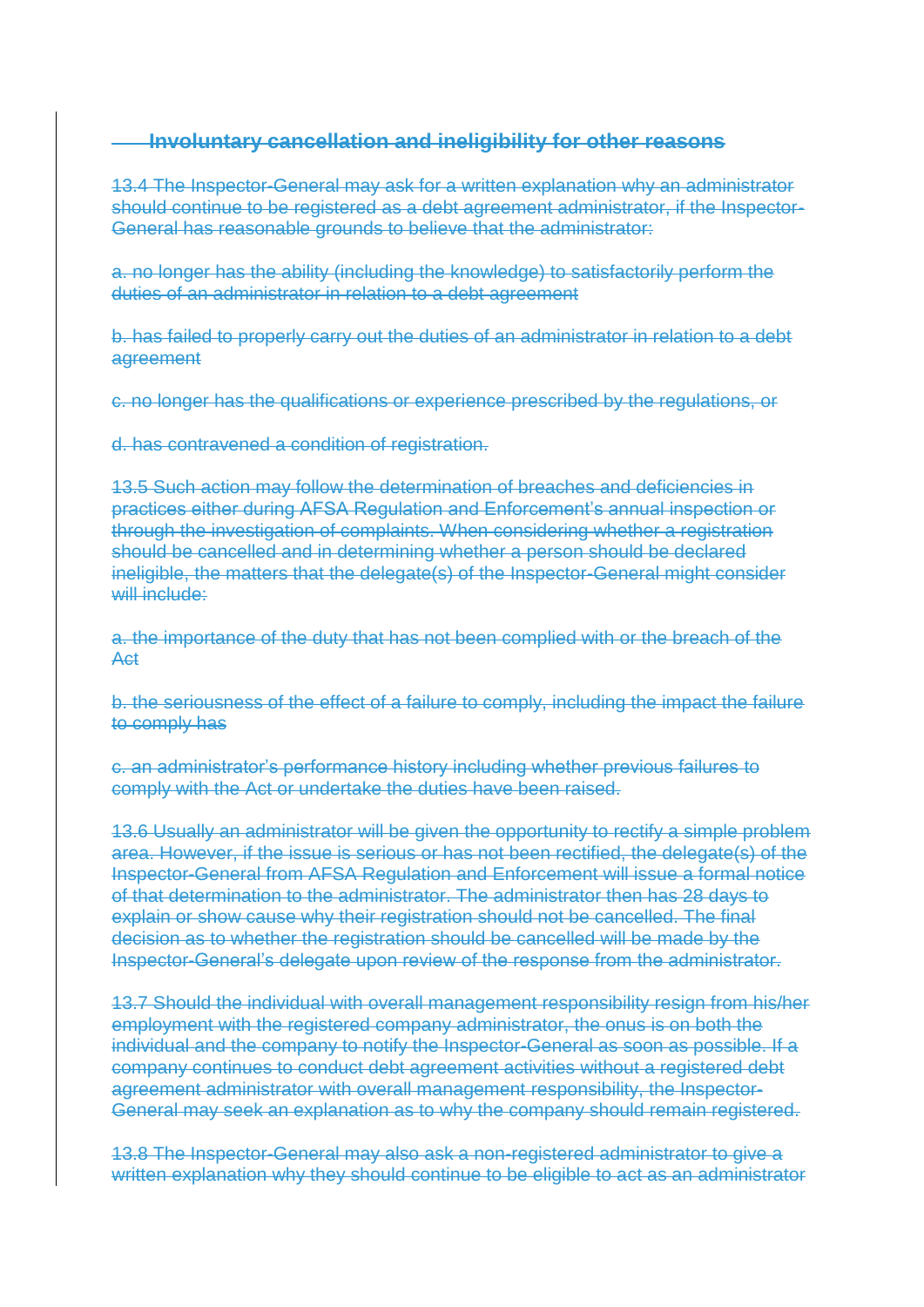of debt agreements, if the Inspector-General has reasonable grounds to believe that the person has failed to properly carry out the duties of an administrator in relation to the debt agreement.

13.9 The failure on the part of a registered trustee, acting as an administrator, to properly carry out the duties of an administrator are grounds pursuant to section 155H for the Inspector-General to consider whether to continue their registration.

13.10 An administrator's activity will also be monitored by AFSA and should there be periods where an administrator has ceased to practice this may give rise to enquiries aimed at establishing whether the administrator has maintained their knowledge and ability.

13.11 If registration is cancelled or a non-registered administrator registered trustee is declared ineligible, the administrator will be provided with reasons for the decision and details of the right of review.

#### **Voluntary cancellation**

13.12 Only registered administrators will be able to voluntarily resign with the approval of the Inspector-General. When this is proposed you need to give a written request in the approved form to the Regulation Practitioner Officer.

AFSA Regulation and Enforcement will then liaise with the administrator to ascertain the status of uncompleted debt agreements and to ensure that necessary work has been undertaken. Generally approval will only be given if:

- all accounts are reconciled and in order
- the administrator has assisted or is able to assist AFSA in the transfer of all funds and records needed, and
- **Any other outstanding work on the part of the administrator to comply with the** Act and meet their duties, such as notification to creditors and terminations, has been completed.

13.13 The cancellation will only take place once the resignation is accepted by the delegate and recorded on the NPII and you will be advised when this occurs. Any incomplete agreements that remain at the time of the cancellation will be transferred to AFSA unless other arrangements for transfer as prescribed by law have taken place.

#### **Loss of registration fee**

13.14 A person who ceases to be registered for whatever reason is not entitled to a refund of any registration fee paid.

## **104. How can I appeal decisions I don't agree with?**

 $104.1$  If you are not satisfied with a decision to not register you  $or<sub>z</sub>$  a decision to impose additional conditions on registration or a later decision to cancel an existing